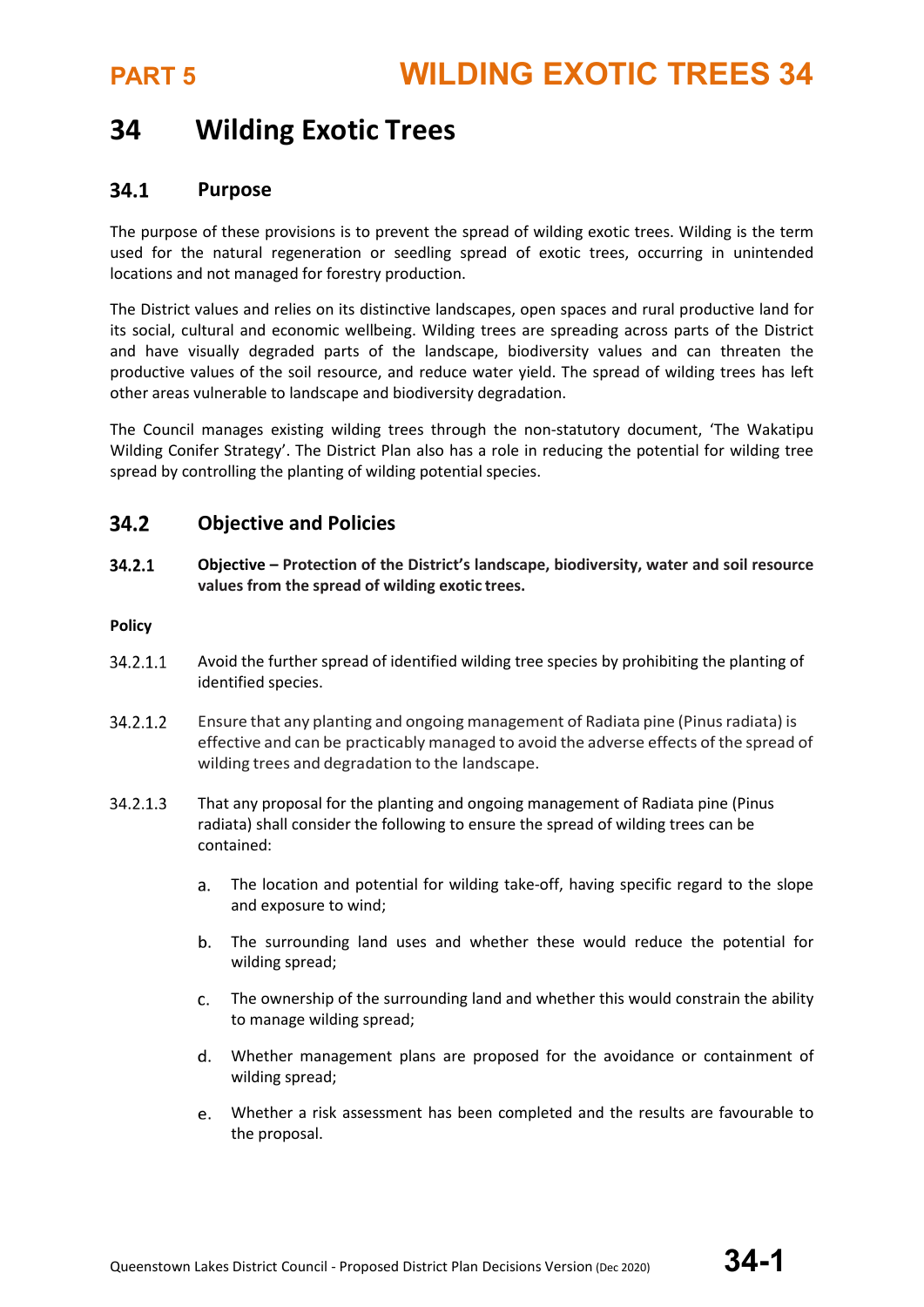# **PART 5 WILDING EXOTIC TREES 34**

### 34.3 **Other Provisions and Rules**

#### $34.3.1$ **District Wide**

Attention is drawn to the following District Wide chapters.

| Introduction                | Definitions<br>2     | <b>Strategic Direction</b><br>3     |
|-----------------------------|----------------------|-------------------------------------|
| Urban Development<br>4      | Tangata Whenua<br>5  | Landscapes and Rural Character<br>6 |
| 25 Earthworks               | 26 Historic Heritage | 27 Subdivision                      |
| 28 Natural Hazards          | 29 Transport         | 30 Energy and Utilities             |
| 31 Signs                    | 32 Protected Trees   | 33 Indigenous Vegetation            |
| 35 Temporary Activities and | 36 Noise             | 37 Designations                     |
| <b>Relocated Buildings</b>  |                      |                                     |
| District Plan web mapping   |                      |                                     |
| application                 |                      |                                     |

#### 34.3.2 **Interpreting and Applying the Rules**

- 34.3.2.1 The rules in Chapter 34 apply to all parts of the District, including formed and unformed roads, whether zoned or not.
- 34.3.2.2 The status of any Plantation Forestry will be determined by the Resource Management (National Environmental Standards for Plantation Forestry) Regulations 2017.

### **Rule – Planting of wilding exotic trees** 34.4

| Rule   | Table 1: Planting of wilding exotic trees                                                                                                                                                                                                                                                                                                                                                                                                                                                                                     | <b>Activity Status</b>                                                |
|--------|-------------------------------------------------------------------------------------------------------------------------------------------------------------------------------------------------------------------------------------------------------------------------------------------------------------------------------------------------------------------------------------------------------------------------------------------------------------------------------------------------------------------------------|-----------------------------------------------------------------------|
| 34.4.1 | Planting of the following:<br>radiata)<br>Radiata<br>pine<br>(Pinus<br>Except for<br>a.<br>Forestry where the<br>Plantation<br>Resource<br>Management (Resource Management (National<br>Standard<br>for<br>Environmental<br>Plantation<br>Forestry) Regulation 2017 prevails.                                                                                                                                                                                                                                                 | Discretionary                                                         |
| 34.4.2 | Planting of the following:<br>Contorta or lodgepole pine (Pinus contorta);<br>a.<br>Scots pine (Pinus sylestris sylvestris);<br>b.<br>Douglas fir (Pseudotsuga menziesii);<br>C.<br>European larch (Larix decidua);<br>d.<br>Corsican pine (Pinus nigra);<br>е.<br>f.<br>Bishops pine (Pinus muricate);<br>Ponderosa pine (Pinus Ponderosa);<br>g.<br>h.<br>Mountain pine (Pinus mugo uncinata);<br>i.<br>Dwarf Mountain pine (Pinus mugo);<br>Maritime pine (Pinus pinaster);<br>j.<br>Sycamore (Acer pseudoplatanus);<br>k. | Prohibited<br>No application for resource<br>consent can be accepted. |